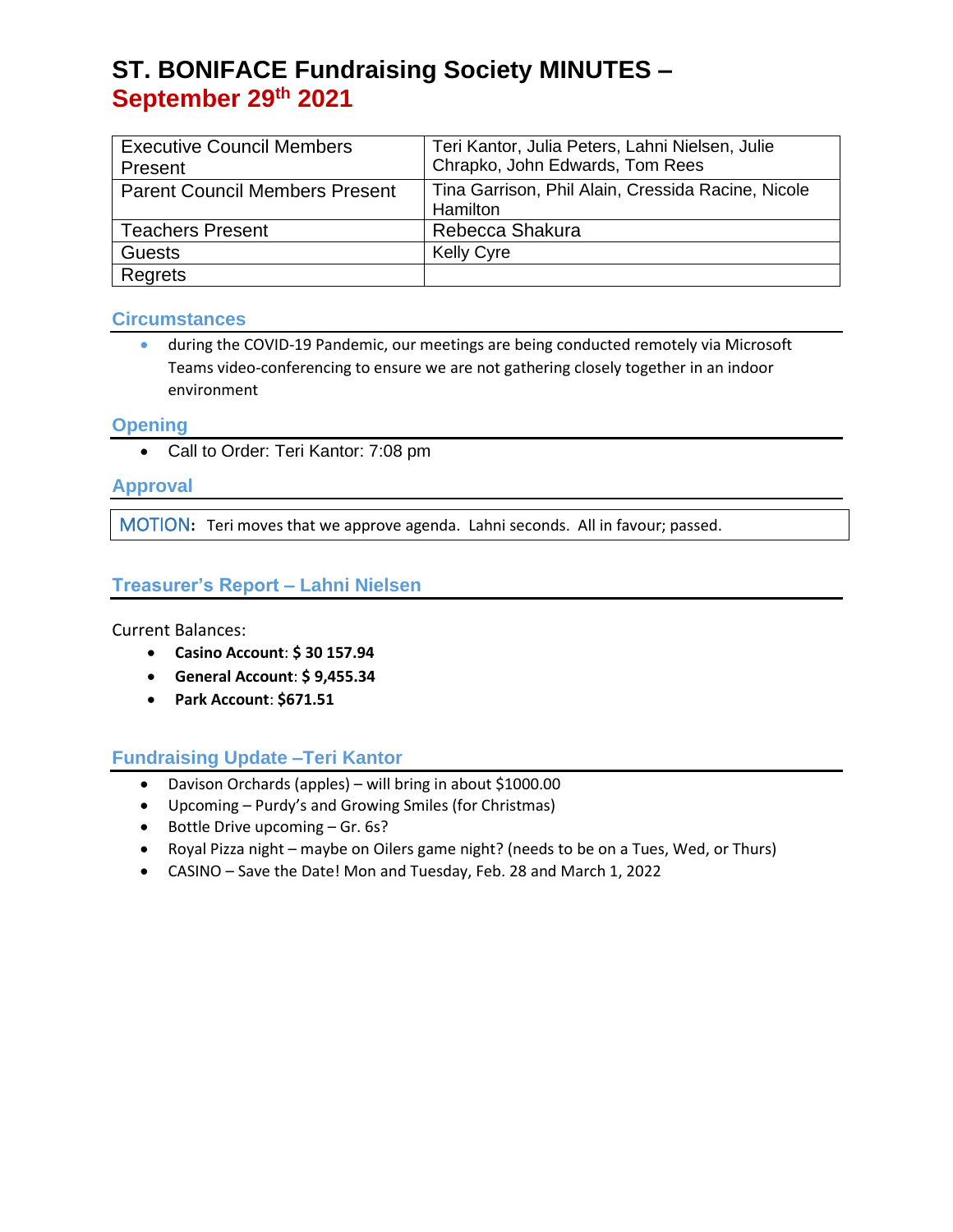# **ST. BONIFACE Fundraising Society MINUTES – September 29th 2021**

# **Principal's Report**

# Budget Requests

• Classroom consumables (as in previous years) - \$100 per teacher, x8 teachers

MOTION**:** Lahni moves that we approve \$800 from the general account to cover classroom consumables (at \$100 per teacher) for the current school year. Tina seconds. All in favour. Passed

• Upgrade/update in gym equipment – much of the gym equipment is currently in a state of disrepair

MOTION**:** Kelly moves that we approve \$1000 from the casino account to cover the cost of replacing/upgrading the current stock of gym equipment. Lahni seconds. All in favour. Passed

- To address some shortfalls in academic development caused by COVID disruptions, especially in the area of literacy and writing – prospect of having an Artist in Residency work with the kids over a few days
	- $\circ$  Marty Chan local author/playwright who would work with all the kids on the writing process and inspire them in the hopes of filling some of the learning gaps experienced during the pandemic

MOTION**:** Phil moves that we approve \$2500 from the casino account to cover the cost of inviting Marty Chan as an Artist in Residency to work will all classes on literacy and writing development. Kelly seconds. All in favour. Passed

• Rebecca Shakura – request for classroom pumpkins (Gratitude pumpkins) for carving and for adding students' "gratitudes" on the outside

MOTION**:** Lahni moves that we approve \$80 to cover the cost of a pumpkin for each classroom. Nicole seconds. All in favour. Passed

#### **Old Business**

• No old business

#### **New Business**

• No new business

#### **Adjournment, 7:43 pm**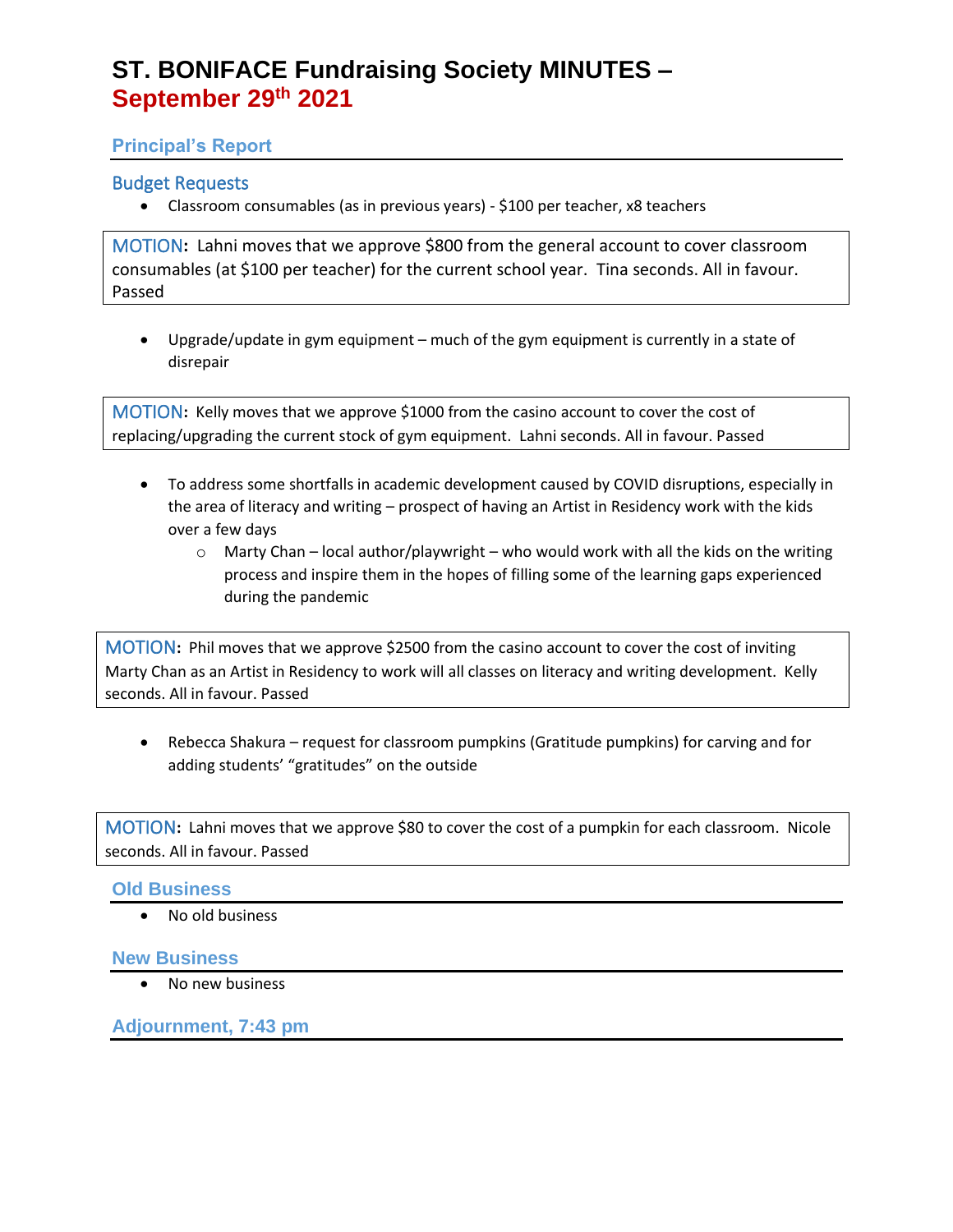# **ST. BONIFACE School Advisory Council MINUTES – September 29th 2021**

#### **Circumstances**

• during the COVID-19 Pandemic, our meetings are being conducted remotely via Microsoft Teams video-conferencing to ensure we are not gathering closely together in an indoor environment

#### **Opening**

• Call to Order: Teri Kantor: 7:43 pm

# **Approval**

MOTION**:** Julia moves that we approve agenda. Lahni seconds. All in favour; passed.

MOTION**:** Kelly moves that we approve the St. Boniface SAC minutes from the last meetings (June 21, 2021). Phil seconds. All in favour; passed.

# **Principal's Report**

#### **Student Numbers for this year**

- Down to 170 students a drop of 47 due to some students opting for online (no longer associated with St. Boniface as they were in the past) and due to two outgoing classes (last year's gr. 6) and only one incoming class (this year's kindergarten)
- This results in a loss of funding relative to last year so the budget will be very tight

# **Respiratory Outbreak**

- COVID reporting/process is quite different this year
- "Outbreak Status" if over 10% of students are away for any respiratory illness regardless of whether it is COVID related
- We had an outbreak (Sept. 15) where 20% of students were away no one reported back to the school that a child had COVID during this time – seems like it was just parents being diligent about the symptom checks and keeping kids with coughs/colds at home
- As in the past, the school will report to parents/guardians immediately if a COVID case has been confirmed in the school community

# **Teaching Staff**

- Great group of staff at St. Boniface
- Professional Development training to help teachers help students recover from delayed development caused by COVID disruptions
- The Division has come up with an assessment plan which the teachers are getting training on (with money set aside by the Provincial government)
- The goal is that students will be caught up in their development by the end of the year

# **Old Business**

• No old business